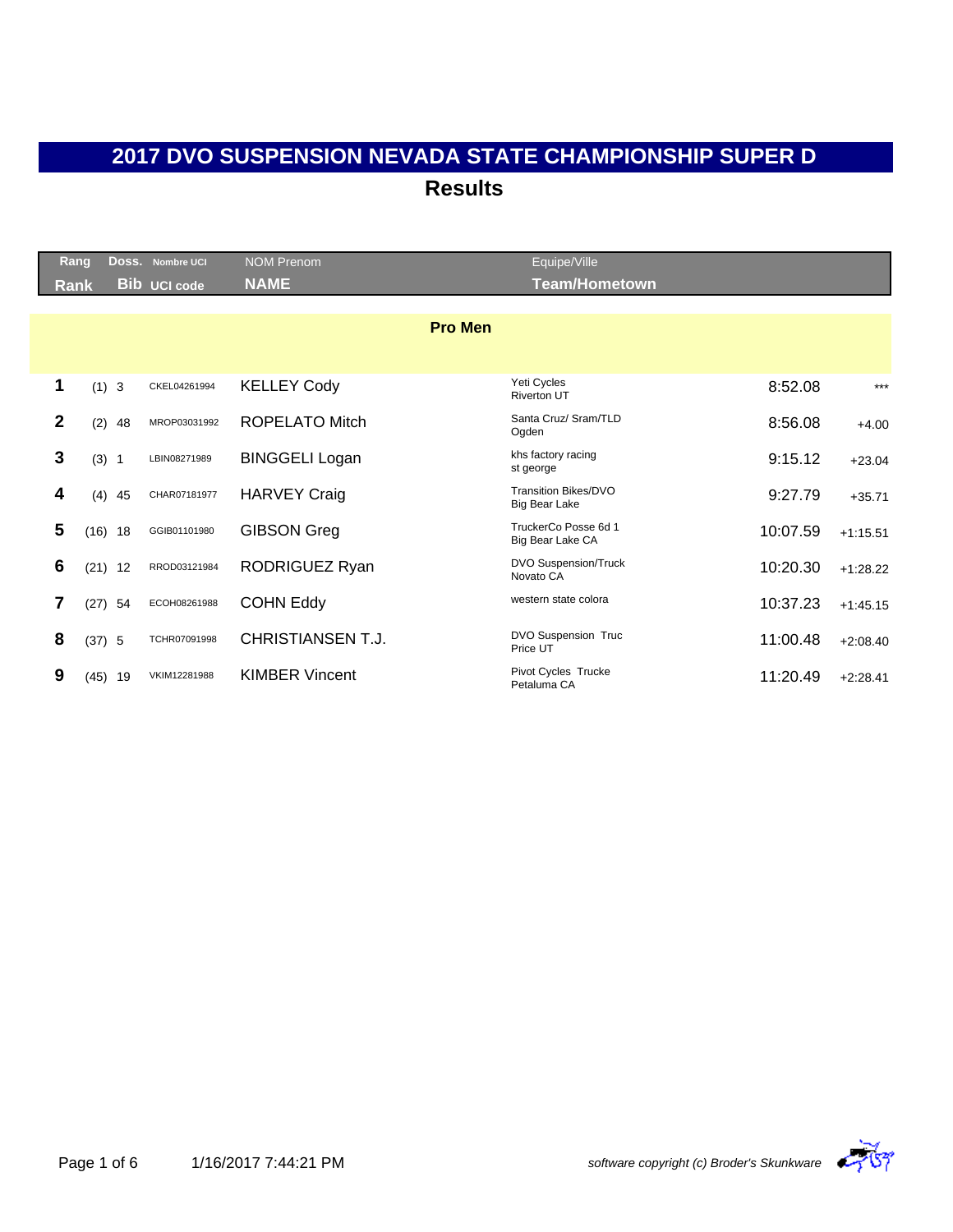|                  | Rang      |            | Doss. Nombre UCI    | <b>NOM Prenom</b>         | Equipe/Ville                              |          |            |
|------------------|-----------|------------|---------------------|---------------------------|-------------------------------------------|----------|------------|
|                  | Rank      |            | <b>Bib UCI code</b> | <b>NAME</b>               | <b>Team/Hometown</b>                      |          |            |
|                  |           |            |                     |                           |                                           |          |            |
|                  |           |            |                     | <b>Open Men</b>           |                                           |          |            |
|                  |           |            |                     |                           |                                           |          |            |
| 1                |           | $(7)$ 77   | BBIN05132001        | <b>BINGHAM Bryn</b>       | <b>Highliners MTB</b><br>Sandy UT         | 9:47.42  | $***$      |
| $\mathbf{2}$     | (8)       | 115        | ZPLY10171983        | PLY Zach                  | Maxxis Tires All-Mo<br>Gilbert AZ         | 9:52.48  | $+5.06$    |
| 3                | (9)       | 42         | LUTT02071979        | <b>UTT Lars</b>           | Henderson NV                              | 9:54.11  | $+6.69$    |
| 4                | $(11)$ 55 |            | RDRE02221971        | <b>DREW Rob</b>           | Pivot Cycles<br>Chandler AZ.              | 9:57.95  | $+10.53$   |
| 5                |           | $(15)$ 187 |                     | <b>RODARTE Pat</b>        | <b>AMC</b><br>Las Vegas NV                | 10:07.21 | $+19.79$   |
| 6                |           | $(17)$ 191 | JEAS12111991        | <b>EASON Johnny</b>       | Northland Moto<br>Sedona AZ               | 10:07.84 | $+20.42$   |
| 7                | $(19)$ 39 |            | JBAR03051990        | <b>BARTON James</b>       | kingston ON                               | 10:16.73 | $+29.31$   |
| 8                | $(25)$ 37 |            | THUN11021995        | <b>HUNTER Tristan</b>     | Velofix Renthal Sm<br>phoenix AZ          | 10:29.72 | $+42.30$   |
| $\boldsymbol{9}$ | (30)      | 38         | BGAR12041997        | <b>GARD Bailey</b>        | Cannondale/Infinite<br><b>Riverton UT</b> | 10:41.03 | $+53.61$   |
| 10               | (38)      | 36         | TALL03101998        | <b>ALLEN Travis</b>       | Salt Lake City UT                         | 11:01.64 | $+1:14.22$ |
| 11               | $(40)$ 44 |            | IHAN05311997        | HANSEN-WISSBROD lan       | Gear Rush<br>Salt Lake City UT            | 11:08.17 | $+1:20.75$ |
|                  |           | 41         | BMAR03121992        | MARTIN Bryson Junior      | <b>DVO Suspension</b><br>Valencia CA      | dns      |            |
|                  |           |            |                     | <b>Pro Women</b>          |                                           |          |            |
|                  |           |            |                     |                           |                                           |          |            |
| 1                | $(42)$ 14 |            | CEIK01121992        | <b>EIKMEIER Christine</b> | <b>DVO Suspension</b><br>Murrieta CA      | 11:10.01 | $***$      |
| 2                |           | (44) 89    | APRO01141984        | <b>PROPST Amanda</b>      | Lee Canyon Zeal Opt<br>Las Vegas          | 11:19.88 | $+9.87$    |
| 3                | $(63)$ 1  |            | SKIN10061999        | KINGSHILL Samantha        | College Cyclery Onea<br>Sacramento CA     | 13:18.44 | $+2:08.43$ |
|                  |           |            |                     | <b>Open Women</b>         |                                           |          |            |
|                  |           |            |                     |                           |                                           |          |            |
| 1                | (41) 66   |            | LBIN11192002        | <b>BINGHAM Lauren</b>     | <b>Highliners MTB</b><br>Sandy UT         | 11:08.68 |            |

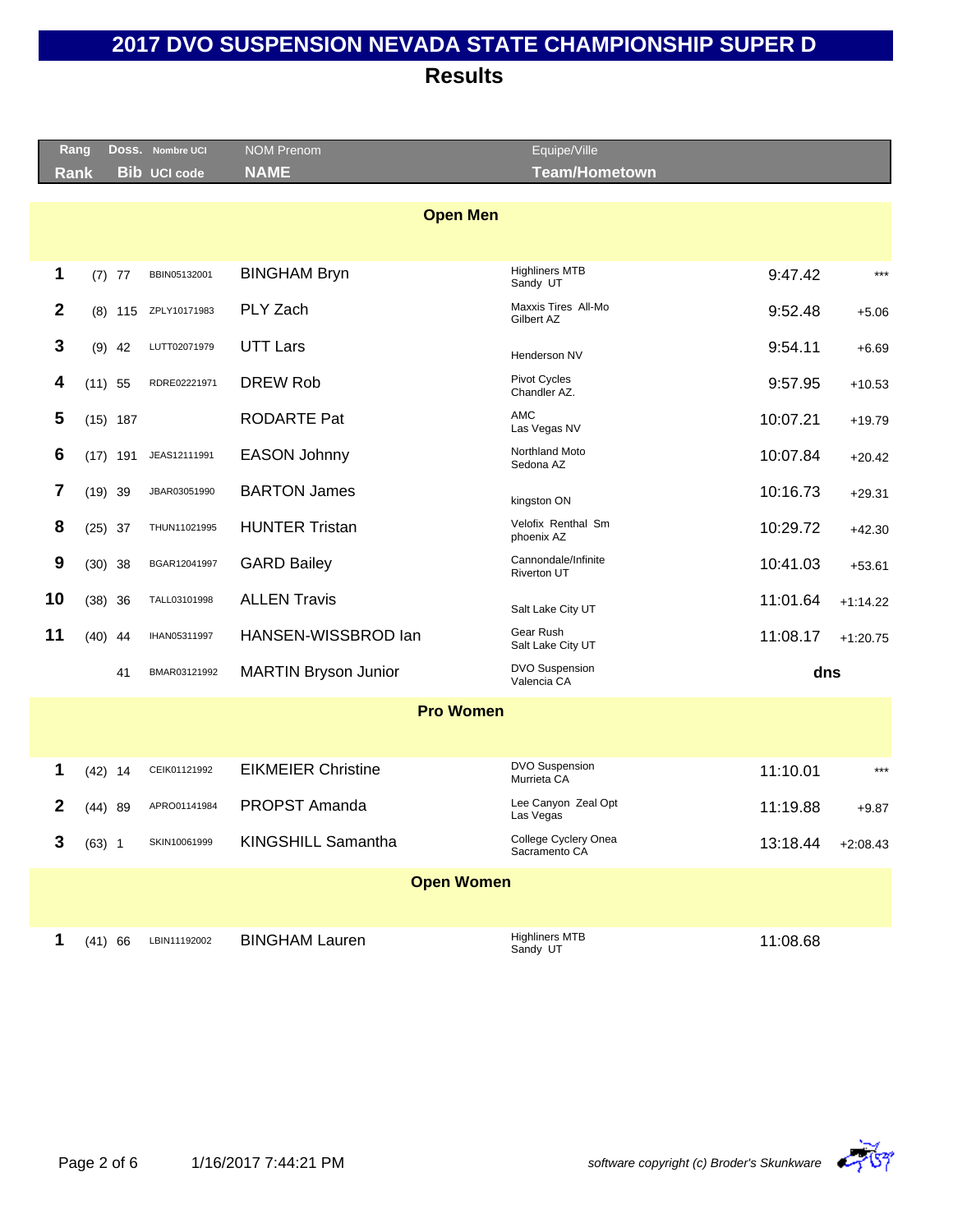|                  | Rang        |            | DOSS. Nombre UCI      | <b>NOM Prenom</b>      | Equipe/Ville                                          |            |
|------------------|-------------|------------|-----------------------|------------------------|-------------------------------------------------------|------------|
|                  | <b>Rank</b> |            | <b>Bib UCI code</b>   | <b>NAME</b>            | <b>Team/Hometown</b>                                  |            |
|                  |             |            |                       |                        | <b>Cat 1 Men 19-29</b>                                |            |
|                  |             |            |                       |                        |                                                       |            |
|                  |             |            |                       |                        | Bikologi                                              |            |
| 1                |             | $(31)$ 136 | BSWE07051988          | <b>SWEAT Brian</b>     | 10:47.03<br>Park City UT                              | $***$      |
| 2                |             | $(34)$ 140 | JMOR06061993          | <b>MORGAN Jakob</b>    | east fork bikes<br>10:56.22<br>pocatello              | $+9.19$    |
| 3                |             | $(58)$ 199 | BPET10091992          | <b>PETRITZ Blake</b>   | Green Mammoth<br>12:47.42<br>Mammoth Lakes            | $+2:00.39$ |
|                  |             |            |                       |                        | <b>Cat 1 Men 17-18</b>                                |            |
|                  |             |            |                       |                        |                                                       |            |
| 1                |             | $(10)$ 127 | KTRY10152000          | <b>TRYGSTAD Kevin</b>  | All Mountain Cyclery<br>9:54.22<br>boulder city NV    | $***$      |
| $\boldsymbol{2}$ |             |            | (12) 101 ALOS09172000 | LOSKOTA Angelo         | <b>TEAM BLOCK</b><br>9:59.49<br>Lancaster CA          | $+5.27$    |
| 3                |             | $(24)$ 138 | KSCH06172000          | <b>SCHEVERS Koby</b>   | GOD<br>10:29.39<br>Dewey                              | $+35.17$   |
| 4                |             |            | (67) 117 TBOL06021999 | <b>BOLDI Trevor</b>    | YT Industries USA S<br>15:14.25<br>reno NV            | $+5:20.03$ |
|                  |             |            |                       |                        | <b>Cat 1 Men 30-39</b>                                |            |
|                  |             |            |                       |                        |                                                       |            |
| 1                |             | $(6)$ 123  | ESMI06201985          | <b>SMITH Eric</b>      | All Mountain Cyclery<br>9:46.05                       |            |
|                  |             |            |                       |                        | Henderson NV                                          |            |
|                  |             |            |                       |                        | <b>Cat 1 Men 40-49</b>                                |            |
|                  |             |            |                       |                        |                                                       |            |
| 1                | (22)        | 100        | QWIN02231973          | <b>WINTER Quinn</b>    | Knolly DVO Deity<br>10:28.06<br>henderson NV          | $***$      |
| $\mathbf{2}$     |             |            | (32) 102 GBIS11161970 | <b>BISCHOFF Gary</b>   | Pedal The Peaks<br>10:52.44<br>Durango CO             | $+24.38$   |
|                  |             |            |                       |                        | <b>Cat 1 Men 50+</b>                                  |            |
|                  |             |            |                       |                        |                                                       |            |
| 1                |             |            | (62) 129 BBON03011957 | <b>BONDURANT Bobby</b> | <b>Trucker Co</b><br>13:05.46<br>Big Bear City CA     |            |
|                  |             |            |                       |                        | <b>Cat 1 Women 19-29</b>                              |            |
|                  |             |            |                       |                        |                                                       |            |
| 1                |             |            | (39) 128 LWES11101998 | <b>WESTERMANN Lia</b>  | Summit-Competitive C<br>11:06.95<br>SALT LAKE CITY UT |            |

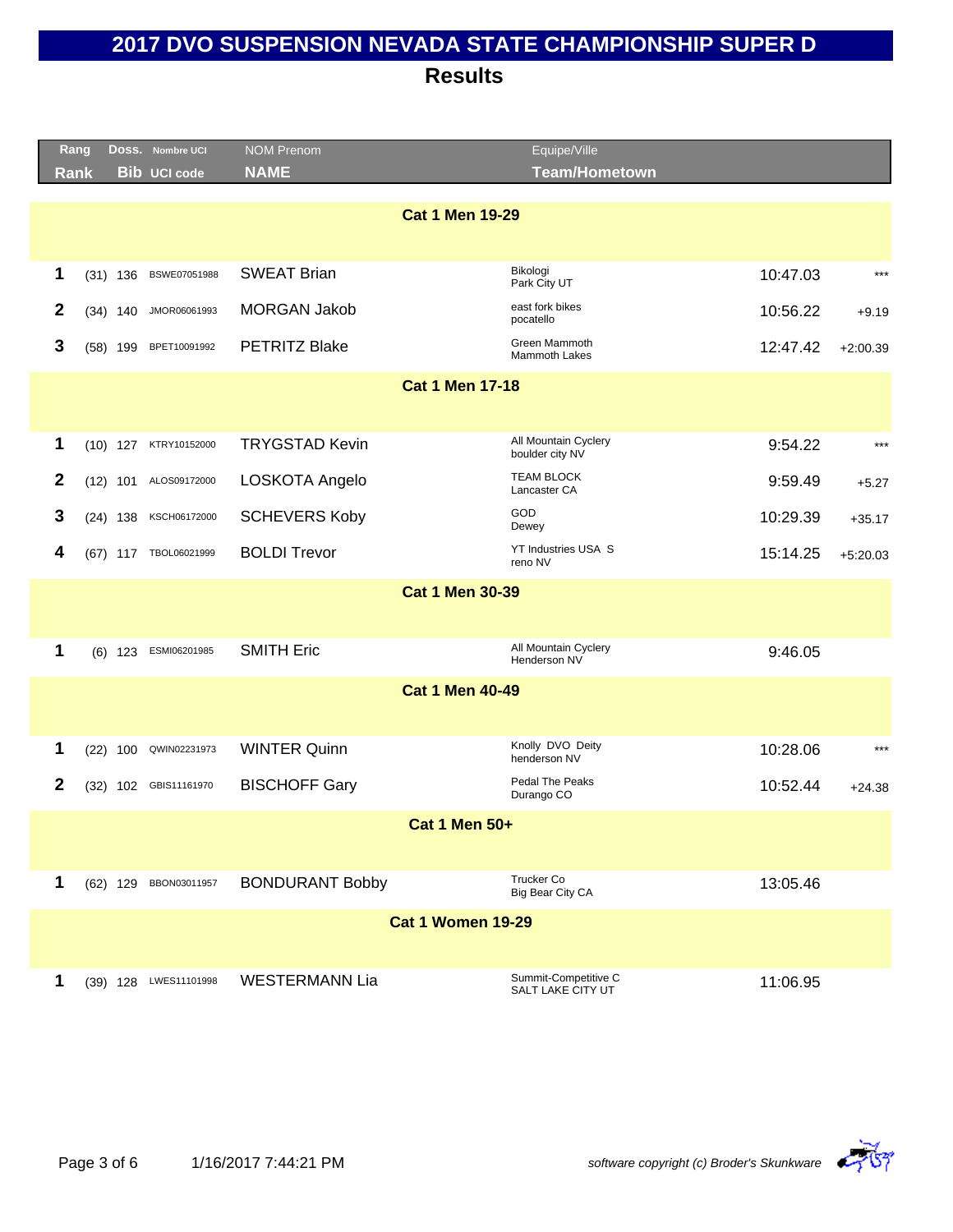|              | Rang<br>Doss. Nombre UCI           | <b>NOM Prenom</b>       | Equipe/Ville                                   |                        |
|--------------|------------------------------------|-------------------------|------------------------------------------------|------------------------|
|              | <b>Bib</b> UCI code<br><b>Rank</b> | <b>NAME</b>             | <b>Team/Hometown</b>                           |                        |
|              |                                    |                         | <b>Cat 2 Men 19-29</b>                         |                        |
|              |                                    |                         |                                                |                        |
| 1            | ASMI12141988<br>$(5)$ 233          | <b>SMITH Alex</b>       | Henderson NV                                   | 9:34.93<br>$***$       |
| $\mathbf{2}$ | TKRA03231988<br>$(13)$ 218         | <b>KRAENZLER Ty</b>     | Flagstaff AZ                                   | 10:06.65<br>$+31.72$   |
| 3            | $(20)$ 231<br>CLEE08111988         | <b>LEE Colton</b>       | <b>BISON.ONE RACING</b><br>Idaho Falls ID      | 10:19.93<br>$+45.00$   |
| 4            | CTAK08071989<br>$(51)$ 202         | <b>TAKAHASHI Colin</b>  | Team Go-Ride<br>Salt Lake City UT              | 11:55.07<br>$+2:20.14$ |
|              |                                    |                         | <b>Cat 2 Men 30-39</b>                         |                        |
|              |                                    |                         |                                                |                        |
| 1            | AOSB03151982<br>$(18)$ 223         | <b>OSBORNE Aaron</b>    | The Gravity Cartel<br>Las Vegas NV             | 10:10.06<br>$***$      |
| $\mathbf{2}$ | BHAH01291978<br>$(23)$ 208         | <b>HAHN Byronn</b>      | EndurHoes<br>Henderson NV                      | 10:29.02<br>$+18.96$   |
| 3            | (29) 212 BGUN09041979              | <b>GUNNERSON Beau</b>   | Go-Ride BeauGnar Tu<br>Salt Lake city UT       | 10:38.56<br>$+28.50$   |
| 4            | JLAM08151981<br>$(53)$ 215         | <b>LAMPHEAR Joseph</b>  | Tucson AZ                                      | 12:05.55<br>$+1:55.49$ |
|              | 229<br>ACAR02041978                | <b>CARTER Aaron</b>     | Las Vegas NV                                   | dns                    |
|              | CTOT12161978<br>203                | <b>TOTH Chris</b>       | Phoenix AZ                                     | dns                    |
|              |                                    |                         | <b>Cat 2 Men 40-49</b>                         |                        |
|              |                                    |                         |                                                |                        |
| 1            | BNOR07141973<br>$(14)$ 214         | <b>NORMAN Ben</b>       | <b>DVO Suspension</b><br>Palmdale CA           | 10:06.80<br>$***$      |
| $\mathbf{2}$ | MWAL11211973<br>$(26)$ 201         | <b>WALKER Mark</b>      | All Mountain Cyclery<br><b>Boulder City NV</b> | 10:33.80<br>$+27.00$   |
| 3            | (28) 210 JHAR02271970              | <b>HARRIS Jody</b>      | Pleasant view UT                               | 10:37.66<br>$+30.86$   |
|              | BMAR08251963<br>221                | <b>MARTIN Bryson</b>    | DVO Suspension<br>Valencia CA                  | dns                    |
|              | JPEL02061970<br>211                | PELINO John             | <b>DVO Suspension</b><br>Valencia CA           | dns                    |
|              |                                    |                         | <b>Cat 2 Women 30-39</b>                       |                        |
|              |                                    |                         |                                                |                        |
| 1            | (59) 207 NSCH12031980              | <b>SCHANILEC Nicole</b> | Go-Ride<br>Bozeman MT                          | 12:49.44               |

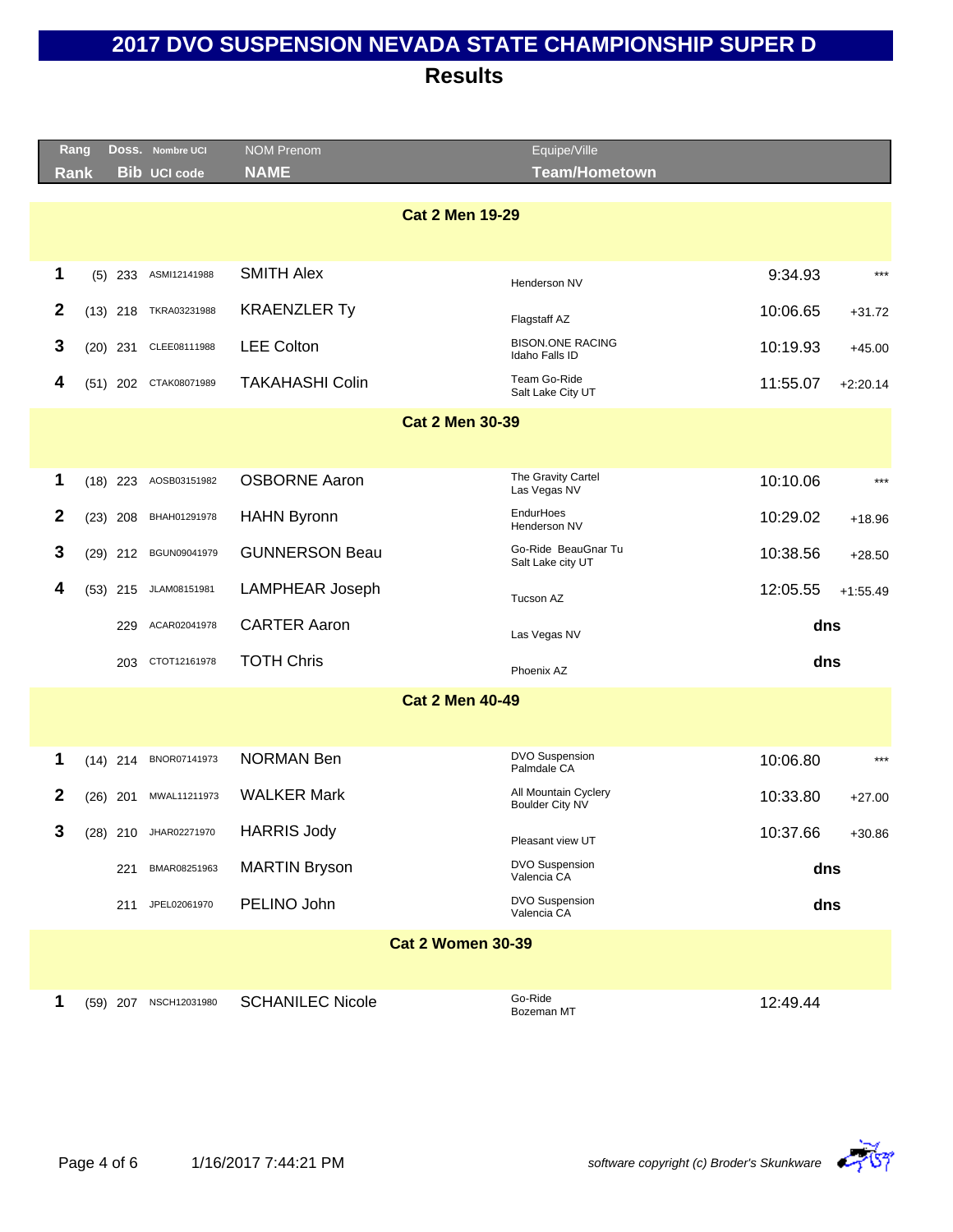|                        | Rang        |            | Doss. Nombre UCI      | <b>NOM Prenom</b>          | Equipe/Ville                                 |          |            |
|------------------------|-------------|------------|-----------------------|----------------------------|----------------------------------------------|----------|------------|
|                        | <b>Rank</b> |            | <b>Bib UCI code</b>   | <b>NAME</b>                | <b>Team/Hometown</b>                         |          |            |
|                        |             |            |                       |                            |                                              |          |            |
|                        |             |            |                       | <b>Cat 3 Men 19-29</b>     |                                              |          |            |
|                        |             |            |                       |                            |                                              |          |            |
| 1                      |             | $(60)$ 362 | JURE08062002          | <b>URELLO Justin</b>       | Las Vegas                                    | 12:53.73 |            |
|                        |             |            |                       | <b>Cat 3 Men 15-18</b>     |                                              |          |            |
|                        |             |            |                       |                            |                                              |          |            |
| 1                      |             | $(33)$ 305 | LUHL06282002          | <b>UHLRICH Luke</b>        | All Mountain Cyclery<br>Las Vegas NV         | 10:53.44 | $***$      |
| $\mathbf{2}$           |             | $(43)$ 304 | ABAU04052001          | <b>BAUCOM Austen</b>       | loose riders/BIG DAD<br>Greenwood Village CO | 11:16.29 | $+22.85$   |
| 3                      |             | $(52)$ 317 | BROG12081999          | <b>ROGERS Bryce</b>        | OddJobs/Mom&Dad<br>Boulder city NV           | 11:57.60 | $+1:04.16$ |
| 4                      |             | (55) 318   | CMAC02222002          | MACCACHREN Cayden          | All Mountain Cyclery<br>Las Vegas NV         | 12:14.35 | $+1:20.91$ |
|                        |             |            |                       | <b>Cat 3 Men 30-39</b>     |                                              |          |            |
|                        |             |            |                       |                            |                                              |          |            |
| 1                      |             | $(50)$ 312 | BSOL04071980          | <b>SOLIS Beau</b>          | <b>FISHYFINGAZ</b><br>Las Vegas NV           | 11:54.38 | $***$      |
| $\mathbf{2}$           |             | $(61)$ 345 | LMAN11241984          | <b>MANALO Leann Andrei</b> | Bloodtrail<br>Tucson                         | 12:55.07 | $+1:00.69$ |
| <b>Cat 3 Men 40-49</b> |             |            |                       |                            |                                              |          |            |
|                        |             |            |                       |                            |                                              |          |            |
| 1                      |             | $(36)$ 302 | IHOR04191976          | <b>HORAK</b> lan           | FEA Race Team/Crafth<br>henderson NV         | 10:59.46 | $***$      |
| $\mathbf{2}$           |             | (48) 309   | CMCA02201976          | <b>MCARA Chris</b>         | Peoria AZ                                    | 11:39.54 | $+40.08$   |
| 3                      |             |            | (49) 314 JTUN10101976 | <b>TUNG Jacob</b>          | <b>Exhale Bikes</b><br>Grand Canyon AZ       | 11:46.80 | $+47.34$   |
| 4                      |             |            | (56) 307 THUD02161972 | <b>HUDAK Travis</b>        | Rubber Side Down Rac<br>Draper UT            | 12:30.57 | $+1:31.11$ |
| 5                      |             |            | (64) 310 JLEO07051971 | <b>LEON Joel</b>           | Las Vegas NV                                 | 13:25.78 | $+2:26.32$ |
|                        |             |            |                       | <b>Class 2/3 Men 50+</b>   |                                              |          |            |
|                        |             |            |                       |                            |                                              |          |            |
| 1                      |             | $(35)$ 225 | MUHL11051965          | <b>UHLRICH Mark</b>        | All Mountain Cyclery<br>Las Vegas NV         | 10:58.52 | $***$      |
| $\mathbf 2$            |             | $(46)$ 399 | SJON03121966          | <b>JONES Stan</b>          | Suomy helmets Leatt<br>Henderson NV          | 11:29.88 | $+31.36$   |
| 3                      |             | $(57)$ 227 | MHUN01021961          | <b>HUNTER Marshall</b>     | marshall hunter<br>phoenix AZ                | 12:44.01 | $+1:45.49$ |